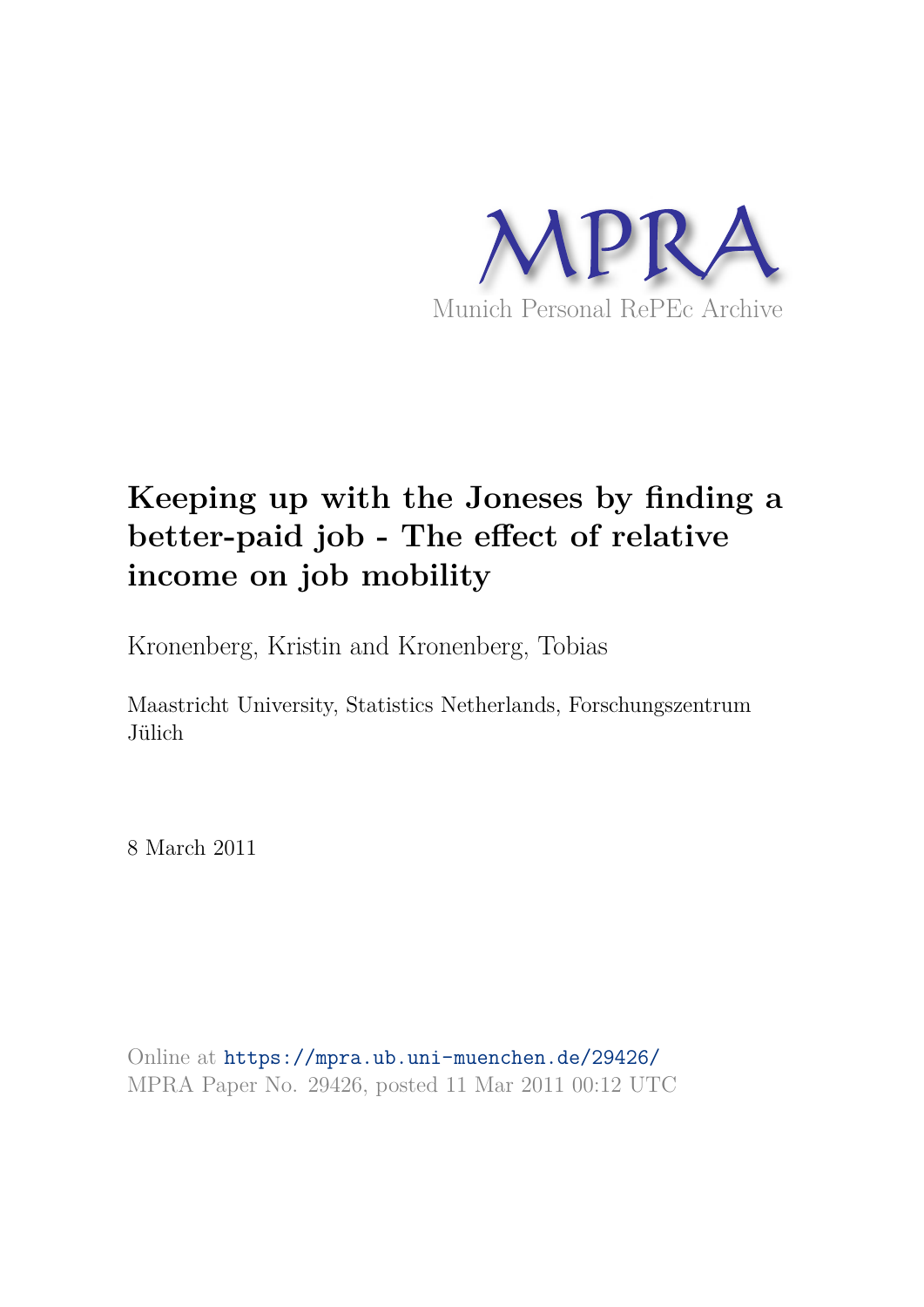## Keeping up with the Joneses by finding a better-paid job

## The effect of relative income on job mobility

Kristin Kronenberg<sup>\*</sup> & Tobias Kronenberg<sup>†</sup>

This version: 8 March 2011

### Abstract

It has been shown that a person's relative income – compared to a reference group – has a negative impact on self-reported happiness. This suggests that people who aim at increasing their happiness should try to find a better-paid job if their relative income is low. In this paper we study this hypothesis by estimating the effect of relative income on job mobility, using a dataset containing information on roughly four million Dutch employees. We consider three different reference groups: people who live in the same neighborhood, people who work for the same employer, and people who share certain demographic characteristics. Our findings suggest that workers compare their own income to that of their neighbors, and low relative income is associated with higher job mobility. We conclude that low relative income (compared to the neighbors) reduces workers' happiness, and workers react to this by finding a new job which may offer the prospect of higher pay.

#### Keywords

Relative income, job mobility, happiness, social status

### JEL Codes

D<sub>10</sub>, J<sub>62</sub>, R<sub>23</sub>

<sup>\*</sup> MaastrichtUniversity&StatisticsNetherlands(CBS).Email:k.kronenberg@maastrichtuniversity.nl

<sup>†</sup> Forschungszentrum Jülich. E-mail: t.kronenberg@fz-juelich.de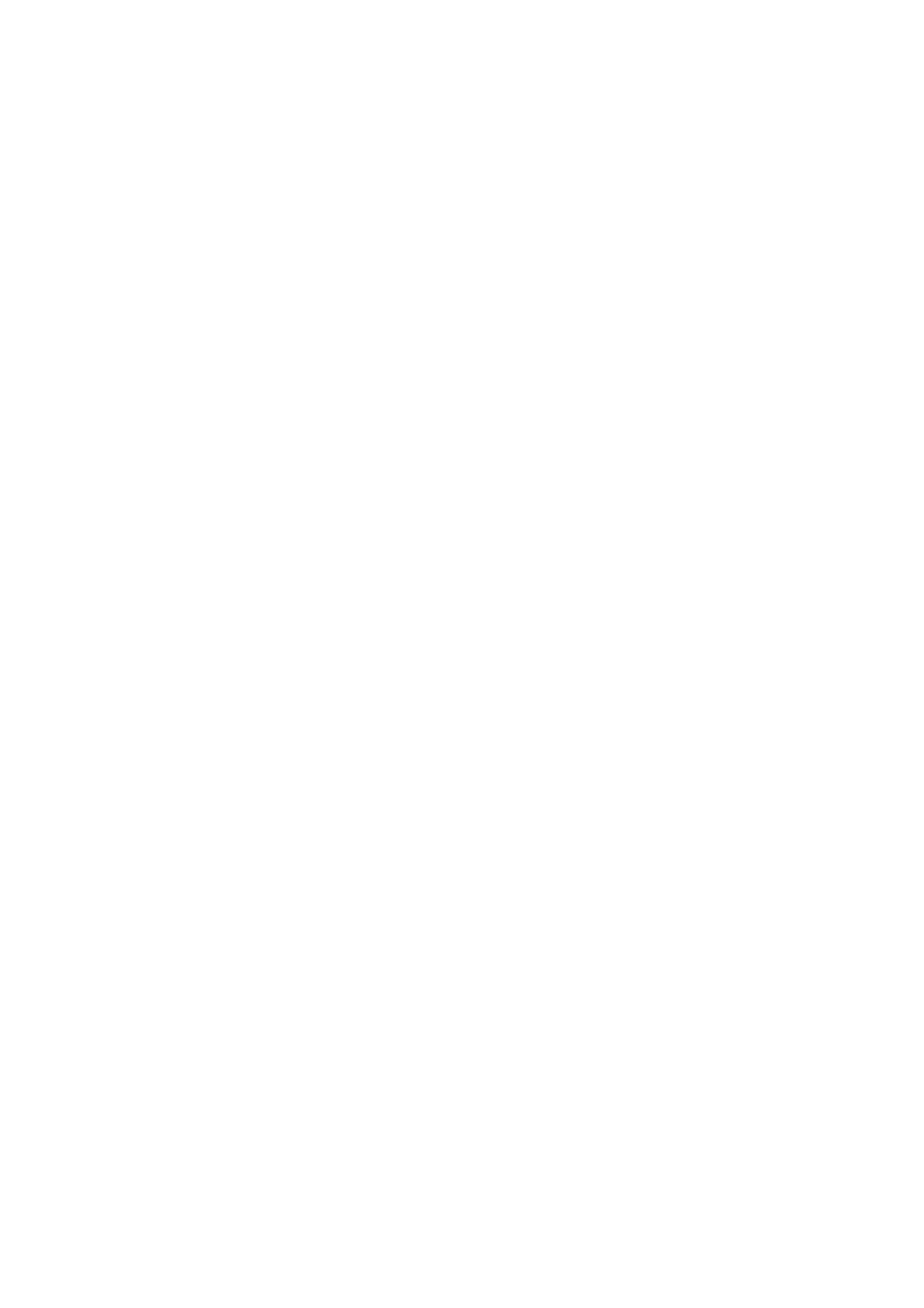## 1 Introduction

There is increasing empirical evidence for a negative relationship between measures of individual well-being and relative income (Ferrer-i-Carbonell, 2005; Luttmer, 2005). The happiness literature suggests that once people earn enough income to satisfy basic needs such as food and shelter, they also pay attention to relative income as an indicator of social status. Low relative income goes hand in hand with a low status, and this is likely to reduce individual happiness.

Upon reviewing this prospering stream of literature, two questions come to mind. The first question concerns the choice of a reference group. The notion of relative income, after all, implies that people compare their actual income to a reference or norm, which is usually taken to be the average (or median) income of some reference group. The reference group may include all the individual's compatriots (Easterlin, 1995), people with similar demographic characteristics (McBride, 2001), people who work in similar jobs (Clark and Oswald, 1996), or people who live in the same neighborhood (Clark et al., 2009; Luttmer, 2005). Although there is widespread agreement on the importance of relative income, there is as yet no consensus on the relevant reference group (or groups).

The second question concerns the influence of relative income on people's behavior. The literature discusses the relationship between the effect of relative income or status on individual well-being, but it rarely addresses the question of how people react to this. If a person is unhappy because of low relative income, she may try to increase her relative income. An obvious way to do this is to find a better-paid job, so we may speculate that relative income affects the job mobility of individuals.

The present paper contributes to the literature by addressing these two related questions. The first question is: What is the relevant reference group? The second question is: Does relative income affect the job mobility of people? To this end, we examine a large dataset obtained from Statistics Netherlands (CBS) which contains data on roughly four million employees. A major strength of this dataset is the high degree of regional disaggregation; there are 10,864 regions containing on average 365 employees. In most cases, these regions are small enough to be treated as 'neighborhoods' in the true sense of the word.

The paper is structured as follows. In section 2, we discuss the related literature and draw some conclusions from it. These conclusions are then used to formulate plausible hypotheses in section 3. In section 4 we describe the dataset. Section 5 reports the results of our estimations, and section 6 concludes.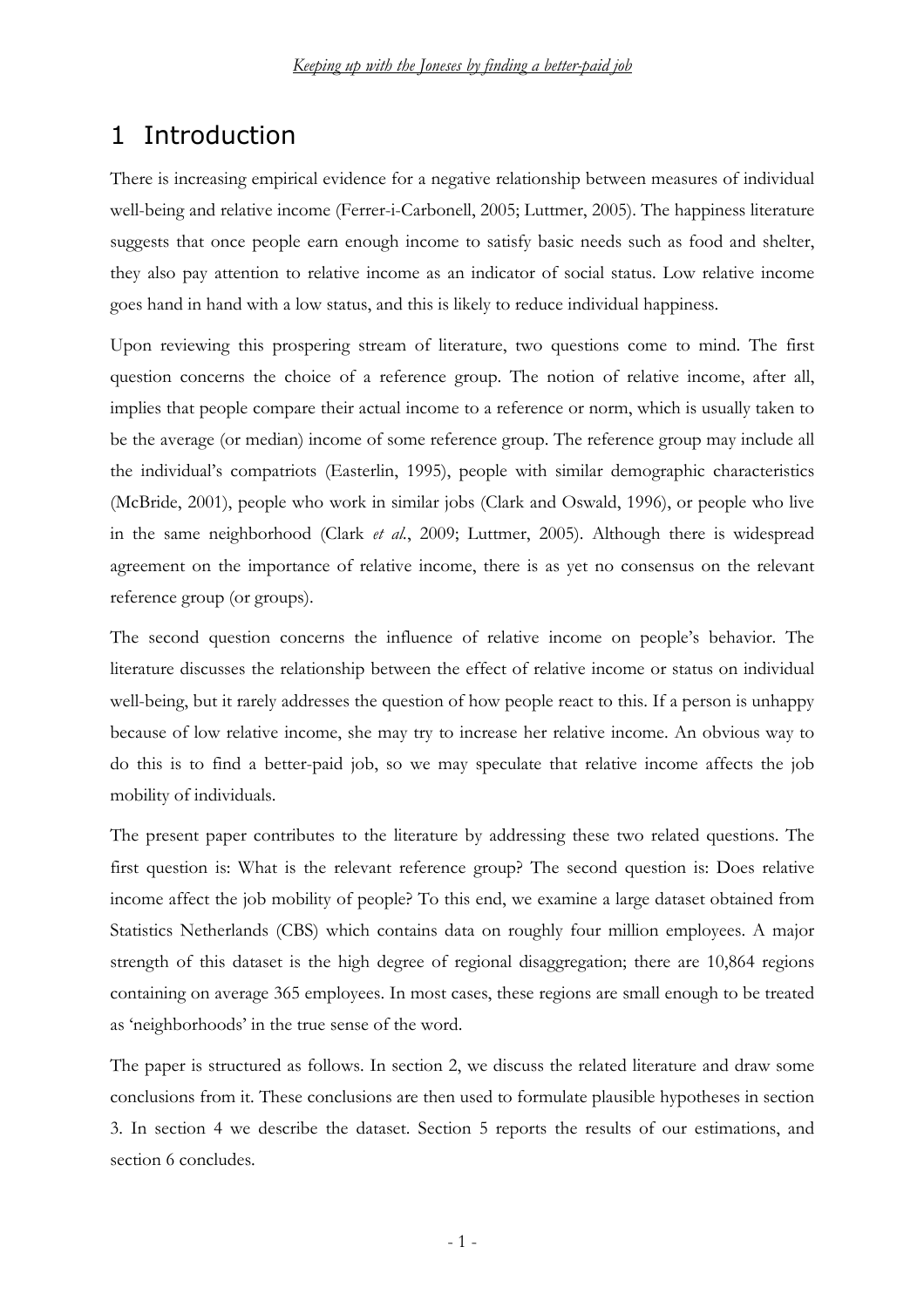## 2 Related Literature

Our paper draws inspiration from the empirical literature on happiness, which suggests that relative income is an important determinant of individual happiness or well-being‡. Traditionally, economists have always acknowledged a relationship between income and individual happiness, but the focus on relative rather than absolute income is comparatively new. In a seminal paper, Easterlin (1974) found that growth in GDP per capita, at least in advanced industrial economics, has failed to increase the survey-based measures of self-reported happiness. This observation, which known as the "Easterlin paradox", seemed to contradict traditional economic theory, which suggested that individual happiness depends to a large extent on individual income. If the theory was correct, increases in GDP per capita should raise the average reported level of happiness.

Explanations for the Easterlin paradox relied on the hypothesis that people do not only care about absolute income but also about relative income – their own income compared to other individuals in a reference group. Easterlin himself later argued that "judgments of personal wellbeing are made by comparing one's objective status with a subjective living level norm, which is significantly influenced by the average level of living of the society as a whole" (Easterlin, 1995, p. 36). This line of thought suggests that, once the bare necessities of life are secured, individuals do not care so much about the level of income which they receive but rather about their status in society. Naturally, relative income is an important indicator for status: Earning more than one's neighbors suggests that one has a higher status.

There are, of course, other ways to display a certain status in society. It was Thorstein Veblen (1899) who coined the term "conspicuous consumption" for the consumption of certain goods whose primary purpose is to display the status of those who consume them. However, the level of individual consumption expenditure is constrained by and strongly correlated with individual income. The empirical literature therefore focuses on income, partly because income data is more readily available. There are now a growing number of studies, and they unanimously agree in their finding that relative income has a significant effect on individual well-being. Clearly, people do not only care about their own income, they also care about how their income compares to the income of others.

However, it is not clear who the "others" are. The literature does not agree on the relevant reference group; different authors seem to have different reference groups in mind. Clark and Oswald (1996) found that "workers' reported satisfaction levels are shown to be inversely related

‡ Although some may argue that there are subtle differences between "happiness", "well-being" and "satisfaction", many authors use these terms more or less interchangeably. In this paper we adopt the latter approach.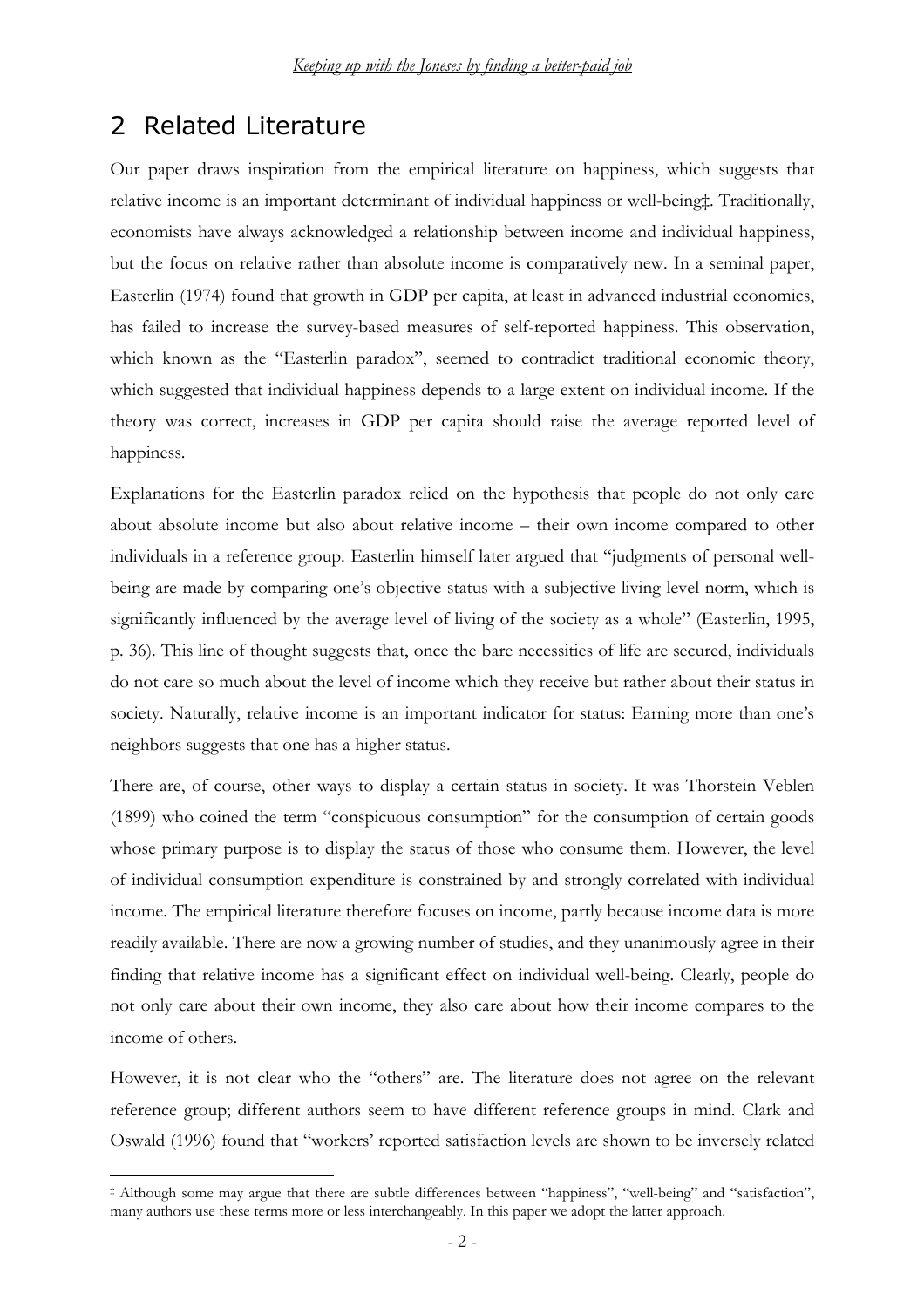#### <u>Keeping up with the Joneses by finding a better-paid job</u>

to their comparison wage rates" (Clark and Oswald, 1996, p. 359). In their case, "comparison wage rates" were constructed by "estimating a conventional earnings equation on the whole cross-section of employees, and the using this regression equation to predict an earnings level [...] for each person. These [...] levels correspond to the income of 'typical' employees of given characteristics" (Clark and Oswald, 1996, p. 368). Thus, Clark and Oswald are assuming that workers compare the income which they actually earn to what "similar" people (with the same education, of same age, working in the same occupation) earn. However, they argue that "[a]rguably it is close co-workers' wages that matter most to an individual [...], but that cannot easily be explored with these data" (Clark and Oswald, 1996, footnote 13). Other papers come to the conclusion that the reference group consists of neighbors (Clark et al., 2009; Luttmer, 2005). Of course, these findings need not be contradictory. It is possible that people have several reference groups in mind. However, further research in this direction could clearly be beneficial for a better understanding, especially given the high importance of the related findings.

The findings of the happiness literature with respect to relative income are of paramount importance for economic theory as well as economic policy. On the policy side, it has to be realized that individual well-being depends not only on absolute income but also on relative income and various nonmonetary aspects of life, and further growth in national income should not necessarily be the primary objective of economic policy. On the theoretical side, we have to recognize that models which focus exclusively on absolute income may misrepresent actual human behavior. The model of homo oeconomicus is based on the assumption that individuals make decisions which maximize their happiness (i.e. utility). If we accept this assumption and realize that relative income significantly affects individual happiness, it stands to reason that relative income will also affect individual behavior.

In the following section, we continue this line of thought and show how we can use the available data to shed more light on the effects of relative income on the actual behavior of individuals, notably on their job mobility.

## 3 Hypotheses

The happiness literature says that low relative income makes people unhappy. However, it does not really address the question how people react to this. In this paper we follow the established economic theory, which assumes that people strive for happiness. This working hypothesis has usually been confirmed by the facts<sup>§</sup>. It follows that if low relative income is bad for happiness, people will try to earn a higher income, compared to a reference group. If somebody earns an

Ine possibility that people can make mistakes and fail to maximize well-being does not invalidate the hypothesis that they try to maximize well-being.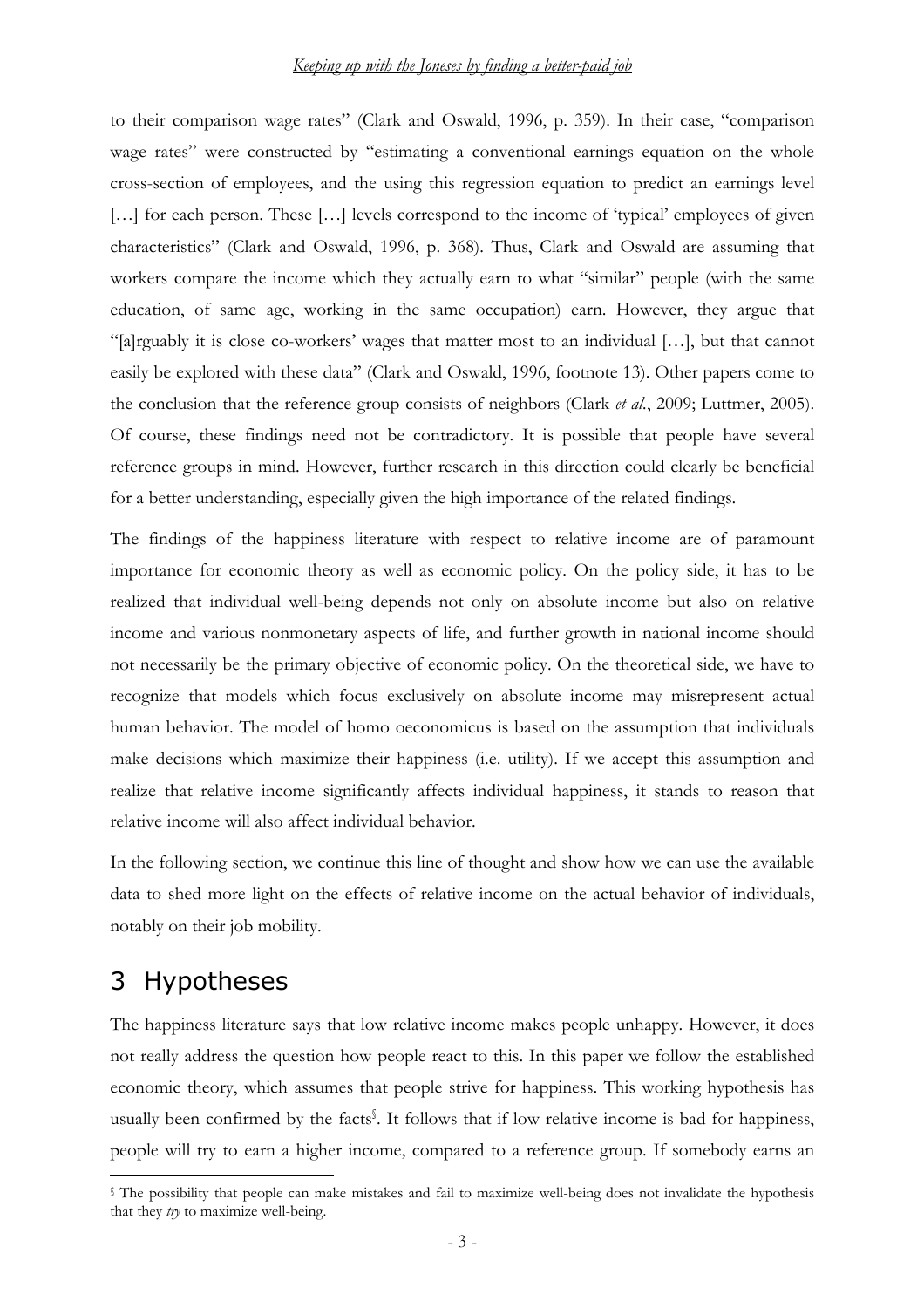income which is low compared to the reference group, he will try to raise his income. One obvious way to do this is to find a new job. Therefore, we hypothesize that people whose income is relatively low, compared to the reference group, are more likely to find a new job. Thus, there should be a statistically significant effect of relative income on job mobility. Furthermore, we would like to identify the relevant reference group. As argued above, the happiness literature suggests three main candidates: neighbors, colleagues or co-workers, and "similar" people (persons with similar characteristics such as age, education, and firm tenure).

Based on these arguments, we set up the following model to explain the job mobility of workers:

 $M()$   $JOBMOB$  $+ b_1^* x_1 + ... + b_n^* x_n + b_{Rj}^* RELINC_j$ 

JOBMOB is a dummy variable which is equal to one if a worker moves from her old job to a new job,  $b_0$  is a constant term, and  $(b_1,...b_n)$  is a vector of n coefficients corresponding to a vector  $(x_1,...x_n)$  containing n explanatory variables. RELINC<sub>j</sub> is the worker's income compared to reference group *j* (i.e. worker's income divided by the average income of reference group *j*), and  $b_{Rj}$  is the effect of RELINC<sub>j</sub> on JOBMOB. The reference group j can consist, for example, of neighbors, colleagues, "similar" people.

The model specified above can be used to test a number of hypotheses. Our motivation for writing this paper was that we suspected that  $b_{R_i}$  will be larger than zero for at least one j. This hypothesis is based on two arguments: First, low relative income reduces individual happiness. Second, people strive to increase happiness. Therefore, we expect that if people are unhappy due to low relative income, they will try to increase their relative income, and one way to do this is to find a new job. Therefore, RELINC<sub>j</sub> should have a positive effect on JOBMOB.

However, we do not know in advance what the correct j is. It could be neighbors, colleagues, "similar" people, or some other reference group. Therefore, the model specified above can also be used to test for the size and significance of  $b_{R_i}$  for different values of j. This procedure allows us to identify the relevant reference group (or groups, for it could be more than one). In the following section, we describe the precise definition of the reference groups and how we used the available data to test our hypotheses.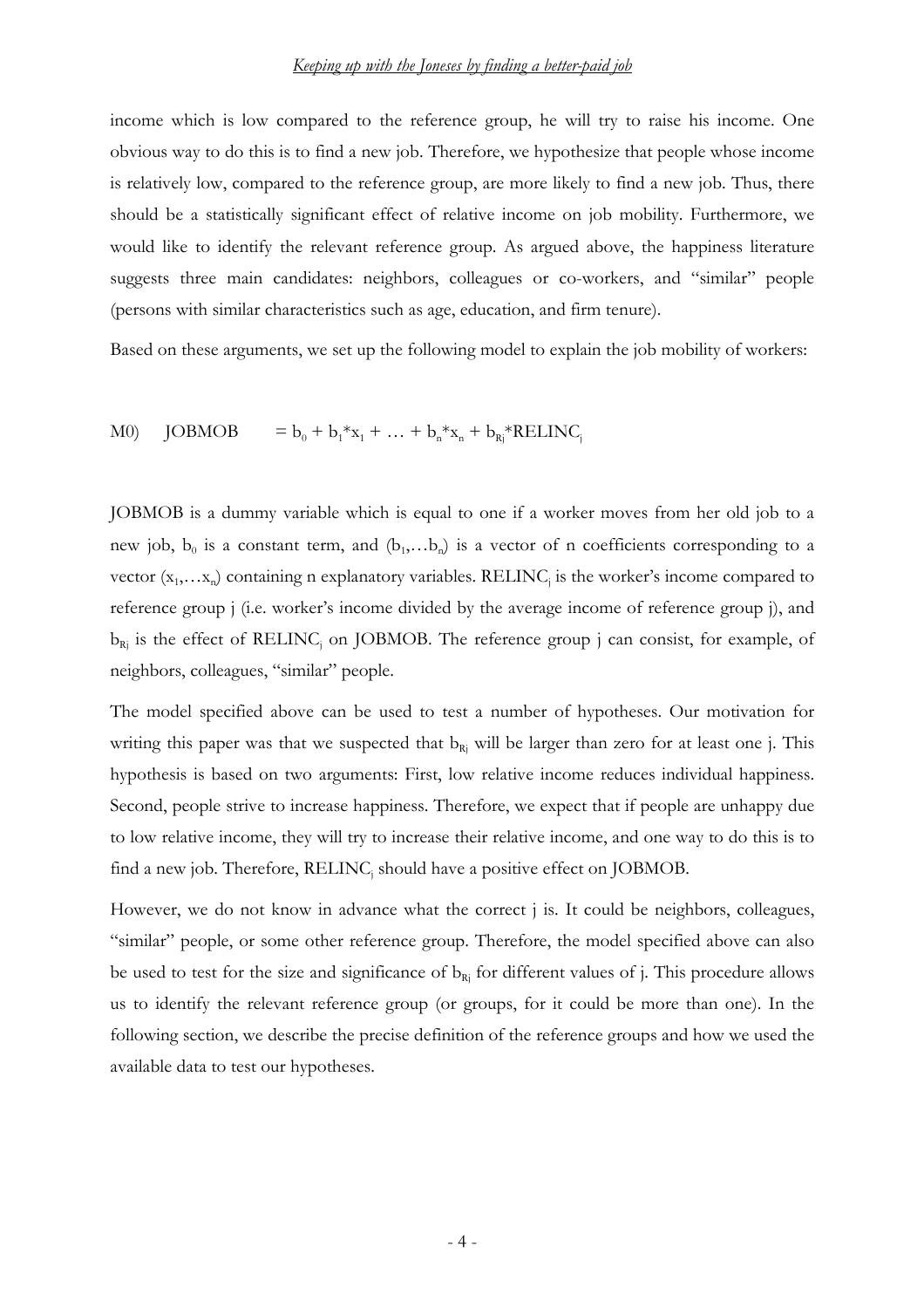## 4 The Dataset

### 4.1 Data sources

The data employed in this study were provided by Statistics Netherlands (CBS). Information on employees and their households originates from the Social Statistical Database (SSB) which is compiled on the basis of register and survey data from two main sources: Personal information (e.g. date of birth, gender, address) stems from the municipal registration system (GBA), also holding information regarding one's marital status, registered cohabitation, and household composition. Data regarding employees' jobs (e.g. duration of employment, salary, hours worked per week) originates from the Fibase, a database delivered by the Dutch Tax Administration. Furthermore, data concerning higher education stem from the Dutch central student register (CRIHO), which is based on information derived from the Informatie Beheer Groep, a Dutch governmental institution.

Based on the micro-level data at hand, the average salaries earned by various potential 'reference groups' (e.g. neighborhood, firm, other workers with similar characteristics) could be calculated, and each employee's salary could be put in relation to these reference values.

While information regarding employees' duration of employment is available with exact start and end dates, individuals' personal characteristics (e.g. marital status, place of residence, number of children) are only determined one a year at a specific reference date (last Friday in September). In order to analyze job mobility between the years 2003 and 2004, we therefore selected all employees who held a job at the reference dates in September 2003 and in September 2004, since only at those points in time, reliable information regarding all variables of interest is available.

We selected only fulltime workers, since it is problematical to investigate job mobility if a employee holds several jobs at the same time. Furthermore, only employees who were between 23 (minimum age required in the Netherlands in order to be eligible to receive the 100% minimum wage) and 65 (normal retirement age in the Netherlands) years of age.

Since information regarding higher education (university/college degree) is only available and reliable for employees who were younger than 41 in 2003, we further limited our analysis to employees aged 23-40.

The analysis benefits from the fact that detailed information regarding the neighborhood (8-digit regional code) a person resides in is available. The Netherlands consist of 10,829 neighborhoods which were inhabited by at least one employee in 2003, allowing for an extremely high geographical resolution: on average, 365 employed persons between the ages of 23 and 65 lived in a suchlike neighborhood in 2003, and half of these neighborhoods were inhabited by less than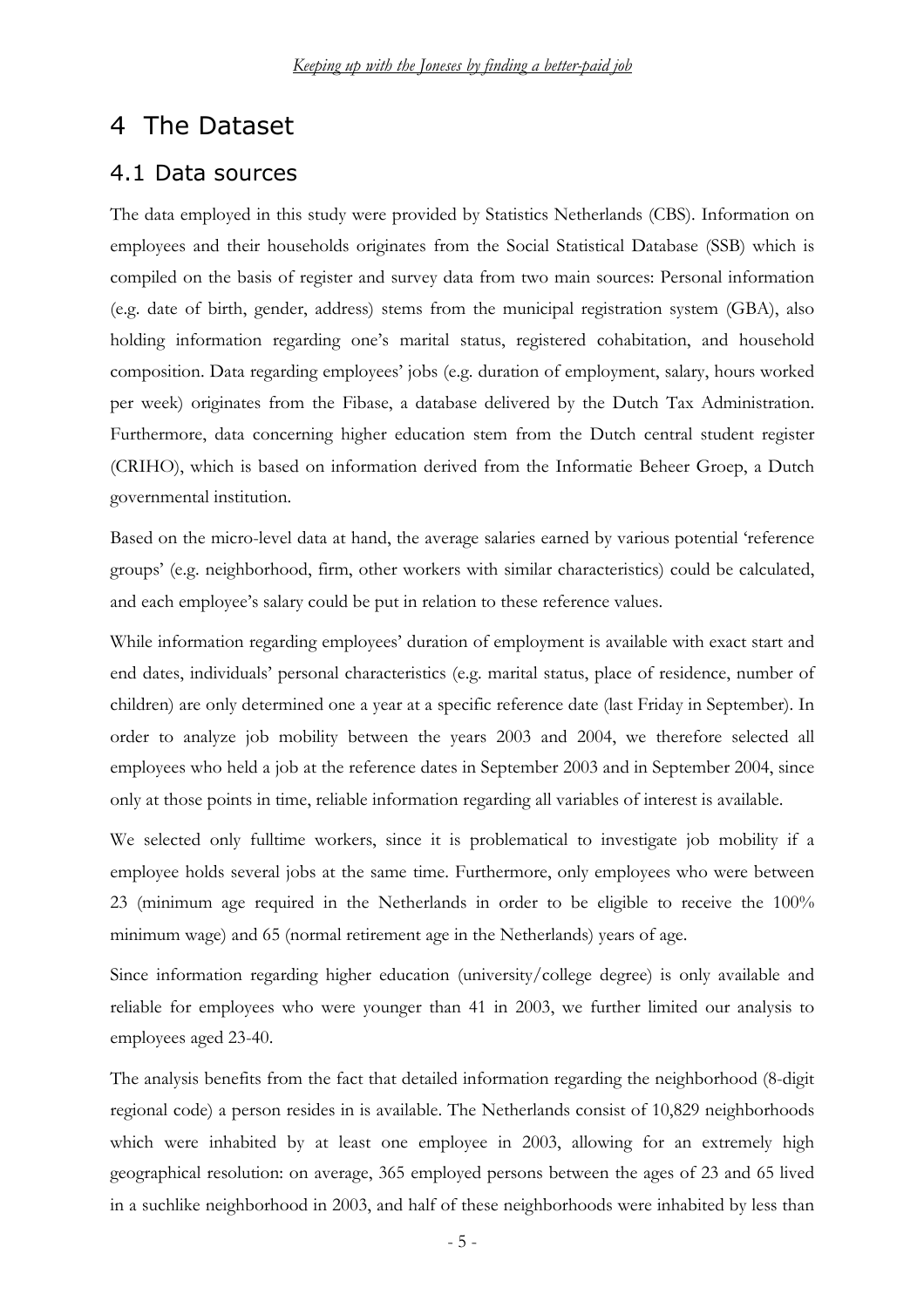150 workers. In comparison, earlier studies such as Luttmer (2005) worked with PUMA areas containing on average 150.000 individuals.

The dataset consists of nearly four million (3.952.062) employees aged 23-65.

### 4.2 Variables

In the following, we define the variables that will be used in the statistical analysis and show some descriptive statistics in order to familiarize the reader with the dataset. We distinguish two types of variables: control variables and relative income indicators. The former are variables that are shown in the literature to be closely correlated with job mobility, and are included in all regressions to improve the explanatory power of the model and to avoid omitted variable bias. The latter are the variables that indicate relative income with respect to three different reference groups: neighbors, colleagues, and "similar" persons.

| Variable                   | N         | Minimum  | Maximum   | Mean  | Std. deviation |
|----------------------------|-----------|----------|-----------|-------|----------------|
|                            |           |          |           |       |                |
| AGE                        | 3,952,062 | 23       | 65        | 40.26 | 10.18          |
| <b>FIRM_TENURE</b>         | 3,952,062 | $\theta$ | 50        | 7.80  | 8.14           |
| <b>PARTNER</b>             | 3,952,062 | $\theta$ | 1         | 0.72  | 0.45           |
| NR OF CHILDREN             | 3,952,062 | $\theta$ | 17        | 0.94  | 1.10           |
| DAILYSAL_2003              | 3,952,062 | 23.35    | 22,015.89 | 96.93 | 62.29          |
| <b>REGIO DAILYSAL 2003</b> | 3,952,062 | 29.48    | 602.96    | 96.93 | 18.51          |

Table 1: Descriptive statistics of control variables, full sample

Table 1 shows the descriptive statistics of the six control variables that will be included in all regressions. The first of these variables is AGE (age of worker in years). Its values range from 23 (the youngest worker in the full sample) to 65 (the oldest worker in the full sample). The mean age of workers in the full sample is 40.26 years, with a standard deviation of 10.18. The second control variable is FIRM\_TENURE (tenure of worker with current employer in years). It ranges from zero to 50 years, with a mean of 7.80 and a standard deviation of 8.14. The third control variable is PARTNER (a dummy which is equal to one for workers who have a partner and zero otherwise). This dummy indicates whether a person is either married, or in a registered partnership. Like most dummy variables, it ranges from zero to one. Its mean is 0.72 and its standard deviation is 0.45. The fourth control variable is NR OF CHILDREN (number of children who live in the household). It ranges from zero to 17. This does not mean that one of the workers has 17 children; it means that 17 children live in the same household, which may consist of more than one family or include foster children. The mean is 0.72, with a standard deviation of 1.10. DAILYSAL\_2003 (a person's daily salary in 2003) ranges from €23.35 to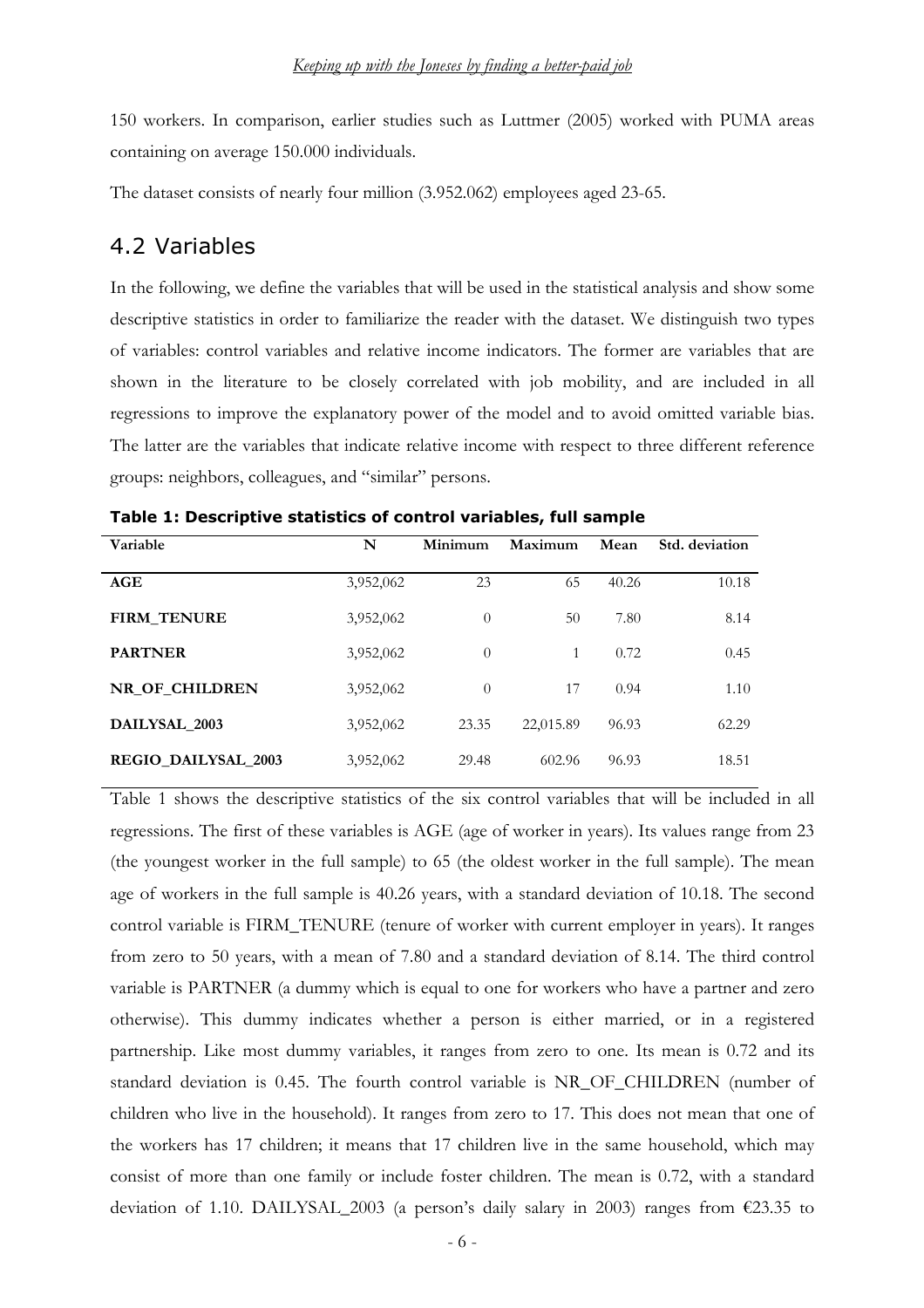€22015.89, with a mean of €96.93 and a standard deviation of 62.29. That is, the distribution is strongly skewed to the right, with the majority of workers clustered around and below the mean value and a small number of extremely high-income earners far to the right. The sixth and last control variable is REGIO\_DAILYSAL\_2003 (average daily salary of workers who live in the same neighborhood). It ranges from  $\epsilon$ 29.48 to  $\epsilon$ 602.96, with a mean of  $\epsilon$ 96.93 (like DAILYSAL\_2003, naturally) and a standard deviation of 18.51.

| Variable              | N         | Minimum | Maximum | Mean | <b>Std. deviation</b> |
|-----------------------|-----------|---------|---------|------|-----------------------|
| <b>SAL REL NEIGHB</b> | 3,952,062 | 0.06    | 166.68  | 1.00 | 0.53                  |
| SAL REL COLL          | 3,952,062 | 0.02    | 79.05   | 1.00 | 0.42                  |

Table 2: Descriptive statistics of relative income indicators, full sample

Table 2 shows the descriptive statistics of the relative income indicators. SAL\_REL\_NEIGHB is the worker's income relative to (i.e. divided by) the average income in her neighborhood. Workers with a value of 1.00 earn exactly as much as their neighbors do, on average. Workers with a higher (lower) value earn more (less) than their neighbors. The mean value is of course equal to one (this is also true for the other relative income indicators). The table shows that SAL\_REL\_NEIGHB ranges from 0.06 to 166.68. This means that the worker with the lowest income earns only 6% of what her neighbors (on average) earn, while the worker with the higher income earns almost 167 times as much as her neighbors. SAL\_REL\_COLL is the worker's income relative to the average income of her colleagues (people who work in the same firm). It ranges from  $0.02$  (for a worker who earns only  $2\%$  of what her colleagues earn on average) to 79.05 (for a worker who earns 79 times as much as her colleagues).

| Variable                   | N         | Minimum  | Maximum   | Mean  | Std. deviation |
|----------------------------|-----------|----------|-----------|-------|----------------|
|                            |           |          |           |       |                |
| AGE                        | 2,066,304 | 23       | 40        | 31.95 | 5.00           |
| <b>FIRM_TENURE</b>         | 2,066,304 | $\theta$ | 26        | 4.52  | 4.37           |
| <b>PARTNER</b>             | 2,066,304 | $\theta$ | 1         | 0.65  | 0.48           |
| NR OF CHILDREN             | 2,066,304 | $\theta$ | 16        | 0.82  | 1.04           |
| DAILYSAL_2003              | 2,066,304 | 23.35    | 22,015.89 | 86.37 | 47.89          |
| <b>REGIO DAILYSAL 2003</b> | 2,066,304 | 29.48    | 484.15    | 95.41 | 16.41          |

Table 3: Descriptive statistics of control variables, restricted sample

Table 3 shows the descriptive statistics of our control variables for the restricted sample. The age of workers ranges from 23 to 40 in the restricted dataset, because workers over 40 years were excluded. Naturally, both the mean and the standard deviation are much lower than in the full sample; the mean age of workers is now close to 32 years, and the standard deviation is 5.00.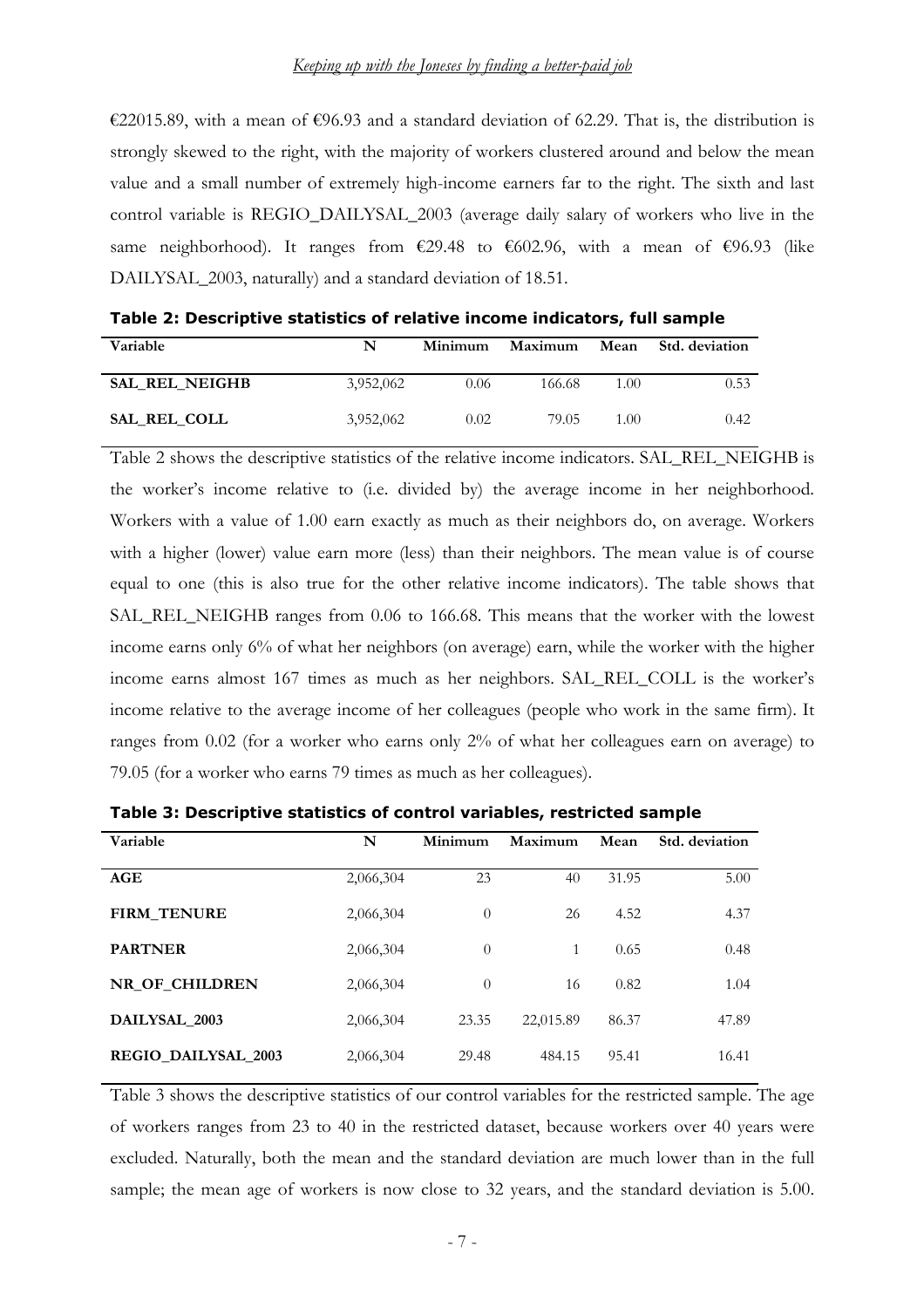Firm tenure ranges from zero years to 26 years, with a mean of 4.52 and a standard deviation of 4.37. The number of children ranges from zero to 16. The mean is 0.82, with a standard deviation of 1.04. The daily salary ranges from  $\epsilon$ 23.35 to  $\epsilon$ 22,015.89, with a mean of  $\epsilon$ 86.37 and a standard deviation of  $£47.89$ .

Table 4: Descriptive statistics of relative income indicators, restricted sample

| Variable                 | N         | Minimum | Maximum<br>Mean |      | Std. deviation |
|--------------------------|-----------|---------|-----------------|------|----------------|
| <b>SAL REL NEIGHB</b>    | 2,066,304 | 0.07    | 166.68          | 0.91 | 0.43           |
| SAL REL COLL             | 2,066,304 | 0.02    | 71.19           | 0.92 | 0.32           |
| <b>SAL REL SIMIGROUP</b> | 2,066,304 | 0.13    | 211.29          | 1.00 | 0.51           |

Finally, Table 4 shows the descriptive statistics of our relative income indicators for the restricted sample. For all three variables, both range and standard variation are now slightly smaller than in the full sample, as some very high income earners have been excluded because they are older than 40. The exclusion of mostly high income earners also explains why the mean of SAL\_REL\_NEIGHB and SAL\_REL\_COLL is now smaller than one: the average income of people in the same region and the same firm includes workers of all ages, but in the restricted sample only young workers (below 41) are included. Their income is, on average, lower than that of workers above 40 years of age. SAL\_REL\_SIMIGROUP is the worker's income relative to a group of "similar" workers, which we defined along three characteristics: age, education, and firm tenure. It ranges from 0.13 (for a worker who earns 13% of what people in the "similar" group earn on average) to 309.72 (for a worker who earns 309 times as much). The variable SAL\_REL\_SIMIGROUP cannot be computed in the full sample because detailed information on education is available only for workers who are less than 41 years old. This was in fact our main reason for working with a restricted sample, and it explains why SAL\_REL\_SIMIGROUP appears in Table 4 but not in Table 2.

In the following, we concentrate our discussion on the restricted sample.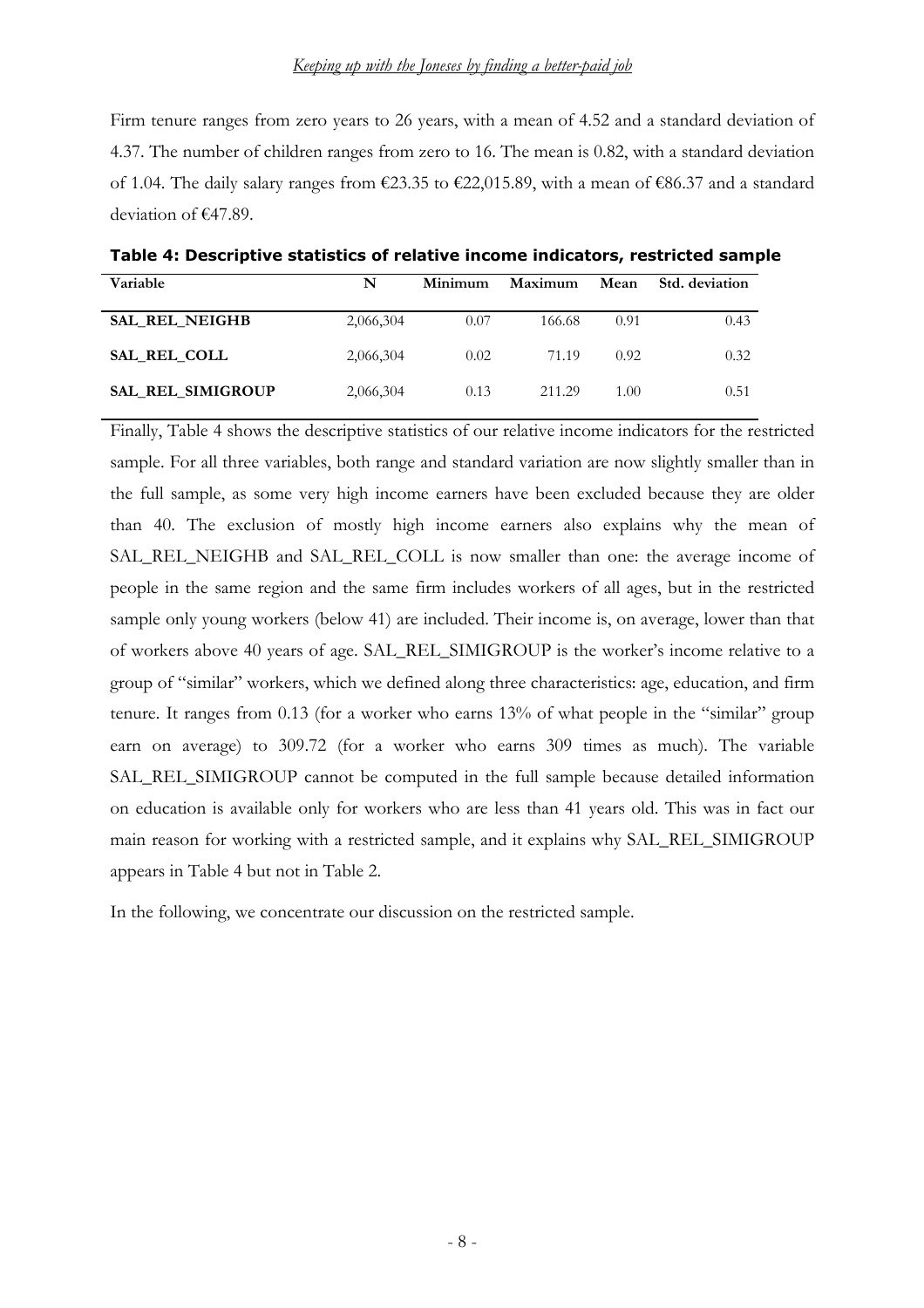#### Findings 5

### 5.1 Control Variables

In order to test for the explanatory power of the five control variables, we first ran a regression to estimate the coefficients  $(b_0...b_6)$  of the following model:

### $= b_0 + b_1^* AGE + b_2^* FIRM_TENURE + b_3^* PARTNER$ **JOBMOB**  $M1$  $+ b_{4}$ \*NR\_OF\_CHILDREN +  $b_{5}$ \*DAILYSALARY\_2003 + b<sub>6</sub>\*REGIO\_DAILYSAL\_2003

#### **Table 5: Estimation of M1**

| Variable                   | B        | S.E.  | Wald      | df           | Sig.  | Exp(B) |
|----------------------------|----------|-------|-----------|--------------|-------|--------|
| AGE                        | $-0.016$ | 0.000 | 983.035   | $\mathbf{1}$ | 0.000 | 0.985  |
| <b>FIRM TENURE</b>         | $-0.191$ | 0.001 | 49261.246 | 1            | 0.000 | 0.826  |
| <b>PARTNER</b>             | $-0.145$ | 0.005 | 963.033   | 1            | 0.000 | 0.865  |
| NR OF CHILDREN             | $-0.008$ | 0.002 | 11.724    | $\mathbf{1}$ | 0.000 | 0.992  |
| DAILYSAL 2003              | $-0.002$ | 0.000 | 907.965   | 1            | 0.001 | 0.998  |
| <b>REGIO DAILYSAL 2003</b> | 0.000    | 0.000 | 0.249     | $\mathbf{1}$ | 0.618 | 1.000  |
| Constant                   | $-0.615$ | 0.018 | 1136.335  | 1            | 0.000 | 0.541  |
| Dependent variable: JOBMOB |          |       |           |              |       |        |

The results are reported in Table 5. With the exception of REGIO DAILYSAL 2005, all variables are highly significant (p-value  $\leq$  1). The effects are of the expected direction. Higher age and longer firm tenure are associated with lower job mobility. This is plausible, because older workers are more likely to have found a job which matches their skills, and those with longer tenure are likely to have acquired more firm- or job-specific human capital (Bergin, 2008; Henneberger and Sousa-Poza, 2002; Kronenberg and Carree, 2010). Workers who have a partner and/or children are also less likely to move to a new job, indicating that these employees behave altrustically towards other members of the household and want to avoid the possible relocation that might accompany a job change (Becker, 1981; Kronenberg and Carree, 2010; Linneman and Graves, 1983; Molho, 1987; Sjaastad, 1962). The effect of a high daily salary on job mobility is negative as well, perhaps because workers with a high salary may have been lucky to find an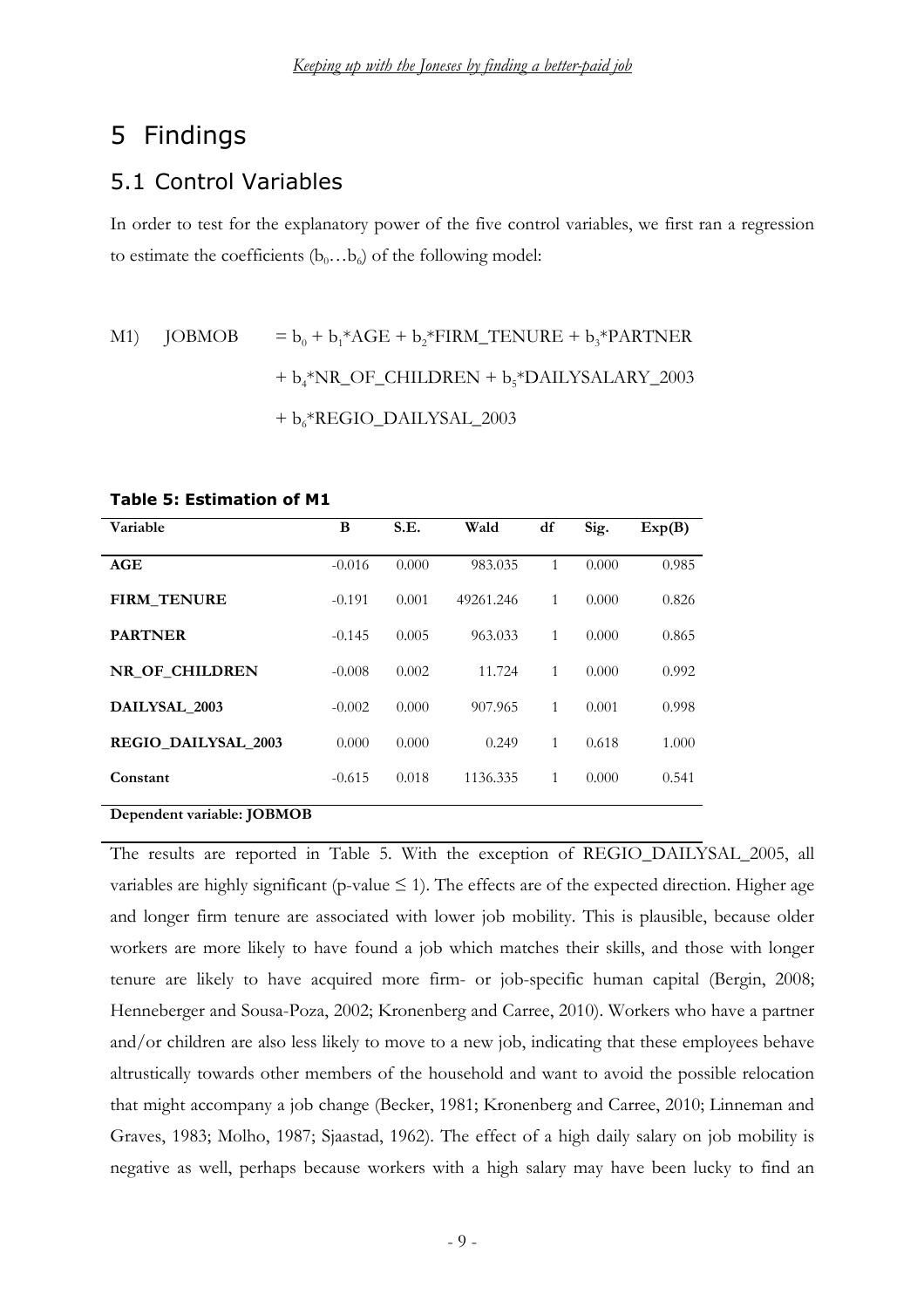extraordinarily well-paid job and consider further job search unattractive (Bergin, 2008; Burdett, 1978; Henneberger and Sousa-Poza, 2002; Kronenberg and Carree, 2010).

### 5.2 The Effect of Relative Income on Job Mobility

In order to test the effects of relative income with respect to three different reference groups, we ran a number of regressions for different models. Starting from model M1, we introduced one relative income indicator at a time and tested for its effect and significance. Finally, we introduced a model with all three relative income indicators. Since REGIO DAILYSAL 2003 was not significant in M1, we tried all models with and without REGIO\_DAILYSAL\_2003 in order to test for robustness of the results.

| Variable \ Model      | M <sub>2</sub> | M <sub>3</sub> | M <sub>4</sub> | M <sub>5</sub> | M <sub>6</sub> | M <sub>7</sub> | M8       | M <sub>9</sub> |
|-----------------------|----------------|----------------|----------------|----------------|----------------|----------------|----------|----------------|
| AGE                   | $-0.015$       | $-0.016$       | $-0.018$       | $-0.018$       | $-0.007$       | $-0.007$       | $-0.010$ | $-0.010$       |
| <b>FIRM_TENURE</b>    | $-0.190$       | $-0.191$       | $-0.192$       | $-0.192$       | $-0.188$       | $-0.188$       | $-0.189$ | $-0.189$       |
| <b>PARTNER</b>        | $-0.146$       | $-0.145$       | $-0.151$       | $-0.151$       | $-0.144$       | $-0.144$       | $-0.151$ | $-0.151$       |
| NR_OF_CHILDREN        | $-0.009$       | $-0.008$       | $-0.016$       | $-0.016$       | $-0.011$       | $-0.011$       | $-0.020$ | $-0.020$       |
| DAILYSAL_2003         | 0.002          | $-0.001$       | $-0.007$       | $-0.007$       | $-0.006$       | $-0.006$       | $-0.005$ | $-0.008$       |
| REGIO_DAILYSAL_2003   | $-0.004$       |                | 0.001          |                | 0.000          |                | $-0.003$ |                |
| <b>SAL_REL_NEIGHB</b> | $-0.470$       | $-0.132$       |                |                |                |                | $-0.488$ | $-0.209$       |
| SAL_REL_COLL          |                |                | 0.817          | 0.814          |                |                | 0.806    | 0.812          |
| SAL_REL_SIMIGROUP     |                |                |                |                | 0.357          | 0.355          | 0.322    | 0.321          |
| Constant              | $-0.246$       | $-0.591$       |                |                | $-0.970$       | $-0.984$       | $-0.858$ | $-1.142$       |

Table 6: Estimated effects of relative income on job mobility

Dependent variable: JOBMOB

All estimates were significant at the 0.1% error level (p-value≤0.001).

The results are reported in Table 6. Models M2 and M3 include SAL REL NEIGHB, M4 and M5 include SAL REL COLL, M6 and M7 include SAL REL SIMIGROUP, M8 and M9 include all three relative income indicators. The results first four control variables are very robust. The estimated coefficient on FIRM\_TENURE varies only marginally between -0.192 (M4 and M5) and -0.188 (M6 and M7). Likewise, the estimated coefficient on PARTNER is always -0.151 (M4 and M5) and -0.144 (M6 and M7). The coefficients on AGE and NR\_OF\_CHILDREN are subject to a slightly larger variation (from -0.018 to -0.007 and from -0.020 to -0.009, respectively)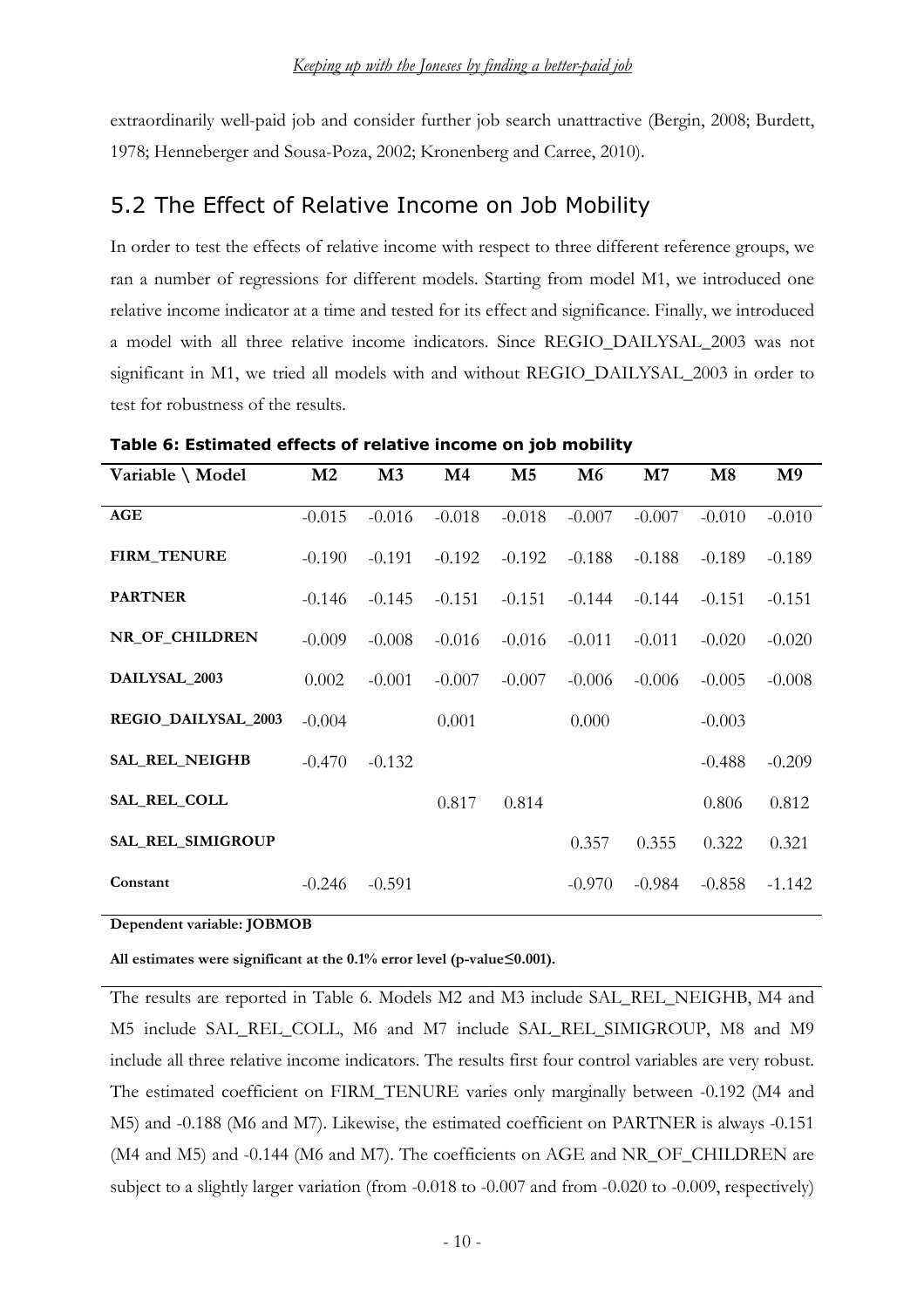but can still be considered robust. The only non-robust coefficient is that on DAILYSAL\_2003, which is negative in model M3 to M9 but positive in M2. The reason for this is probably the inclusion of DAILYSAL 2003, REGIO DAILYSAL 2003, and SAL REL NEIGHB in M2, which is likely to cause multicollinearity.

However, for our present purposes the coefficients of the relative income indicators are much more relevant. SAL REL NEIGHB behaves in the expected way: The coefficient is negative in all models in which SAL REL NEIGHB is included. This suggests that workers who earn relatively less than their neighbors (on average) are more likely to switch jobs than workers who earn more than their neighbors. This finding provides support to the happiness literature which suggests that people compare their status to that of their neighbors and feel unhappy when their own status is comparatively low. This feeling of unhappiness apparently leads them to find a new job, which may provide an opportunity to increase their relative income.

Interestingly, the results for SAL\_REL\_COLL and SAL\_REL\_SIMIGROUP go in the opposite direction. Their coefficients are positive in all cases. This suggests that workers who earn a higher income than their colleagues and/or people with "similar" characteristics are not induced to find a new job. In fact, they are *less* likely to switch jobs.

### 5.3 Further Hypotheses

Since our findings show that individuals who are relatively deprived are more inclined to switch jobs, it should follow that these individuals switch to better-paid jobs in order to improve their position. Table 7 – referring to job changers only – presents some suggestive evidence: The correlation between SAL REL NEIGHB and SAL INCREASE (the difference between the worker's daily salary in 2004 and in 2003) is negative and significant, indicating that earning a salary (in 2003) which is low compared that of one's neighbors is related to a salary increase after the job change.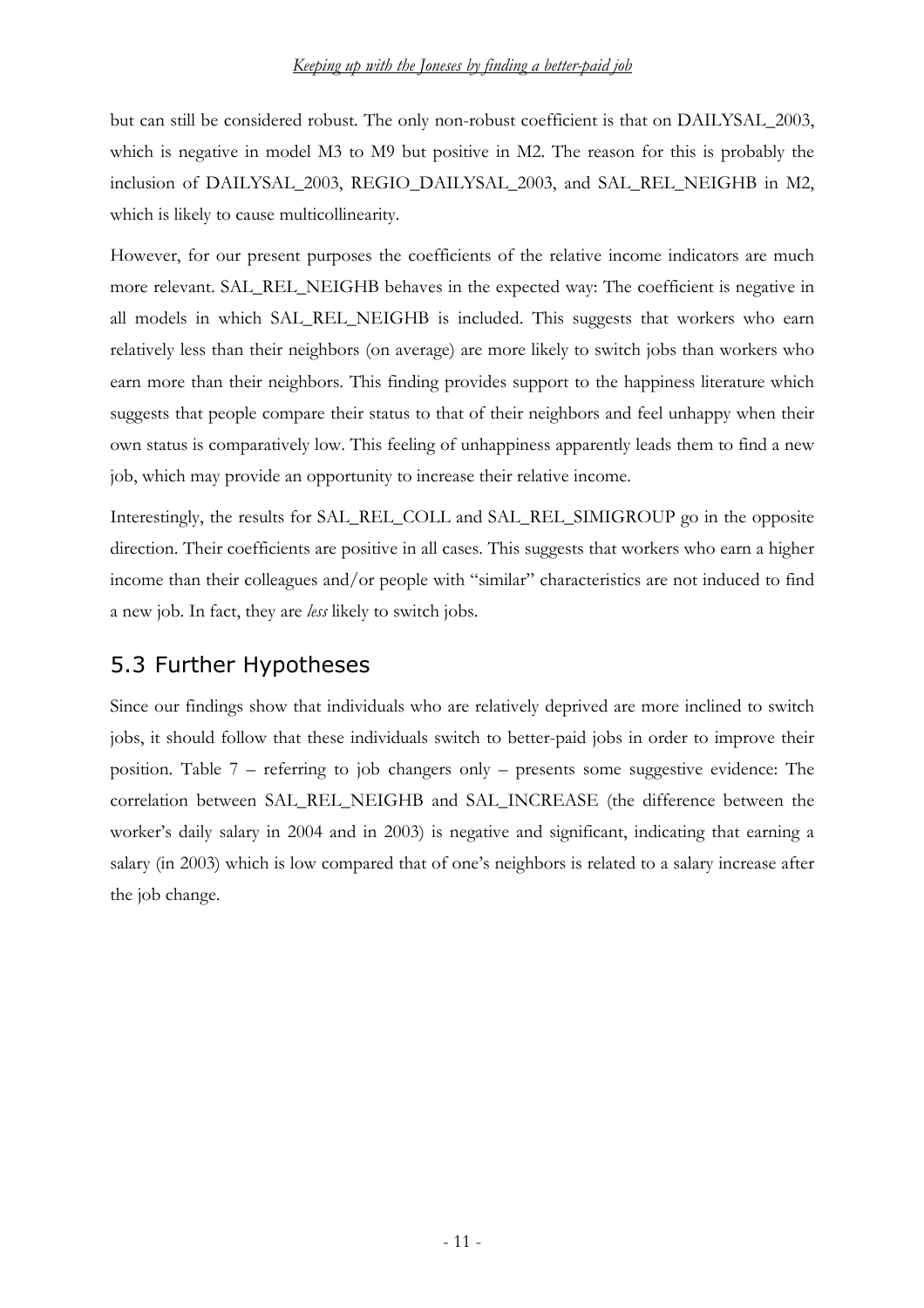|                     |                            | <b>SAL_INCREASE</b>      |
|---------------------|----------------------------|--------------------------|
| Pearson Correlation | 1                          | $-0.140$ <sup>**</sup> ) |
| Sig. (2-tailed)     |                            | 0.000                    |
| N                   | 343,121                    | 343,121                  |
| Pearson Correlation | $-0.140$ <sup>(**)</sup> ) | 1<br>1                   |
| Sig. (2-tailed)     | 0.000                      |                          |
| N                   | 343,121                    | 343,121                  |
|                     |                            | SAL_REL_NEIGHB           |

Table 7: Correlation between SAL\_REL\_NEIGH and SAL\_INCREASE

\*\* Correlation is significant at the 0.01 level (2-tailed).

Furthermore, we ran a regression to determine the effect of SAL REL NEIGHB on SAL\_INCREASE, controlling for other possible influences on salary increase such as age, firm tenure, etc. As Table 8 indicates, the negative effect of SAL\_REL\_NEIGHB on SAL\_INCREASE is strongly significant, indicating that individuals which are relatively deprived compared to their neighbors will be more likely to obtain a salary increase when changing jobs. This finding suggests that their decision to switch jobs is largely motivated by the desire earn a higher income, whereas other people may switch jobs also for nonfinancial motives (e.g. shorter commuting distance or "soft" factors such as workplace environment).

| Variable              | B        | S.E.  | Wald      | df | Sig.  | Exp(B) |
|-----------------------|----------|-------|-----------|----|-------|--------|
| AGE                   | $-0.008$ | 0.000 | 371.167   | 1  | 0.000 | 0.992  |
| <b>FIRM_TENURE</b>    | $-0.020$ | 0.001 | 705.711   | 1  | 0.000 | 0.980  |
| <b>PARTNER</b>        | 0.081    | 0.008 | 111.136   | 1  | 0.000 | 1.085  |
| NR OF CHILDREN        | 0.029    | 0.003 | 70.871    | 1  | 0.000 | 1.029  |
| DAILYSAL 2003         | 0.001    | 0.000 | 45.225    | 1  | 0.000 | 1.001  |
| <b>SAL REL NEIGHB</b> | $-1.035$ | 0.022 | 2,229.677 | 1  | 0.000 | 0.355  |
| Constant              | 0.846    | 0.015 | 3,107.551 | 1  | 0.000 | 2.331  |
|                       |          |       |           |    |       |        |

Table 8: Estimated effect of relative income on salary increase

Dependent variable: SAL\_INCREASE

Finally, one might hypothesise that the level of education influences the way in which people compare their own income to that of others. Generally, people who earn a university degree are more likely to move to other parts of the country than people who do not finish a university education, partly because the former are usually more specialised and may not be able find a good job-skill match in their hometown. People with low education, by contrast, are usually less specialised and will often find a good job-skill match in their hometown. Thus, highly educated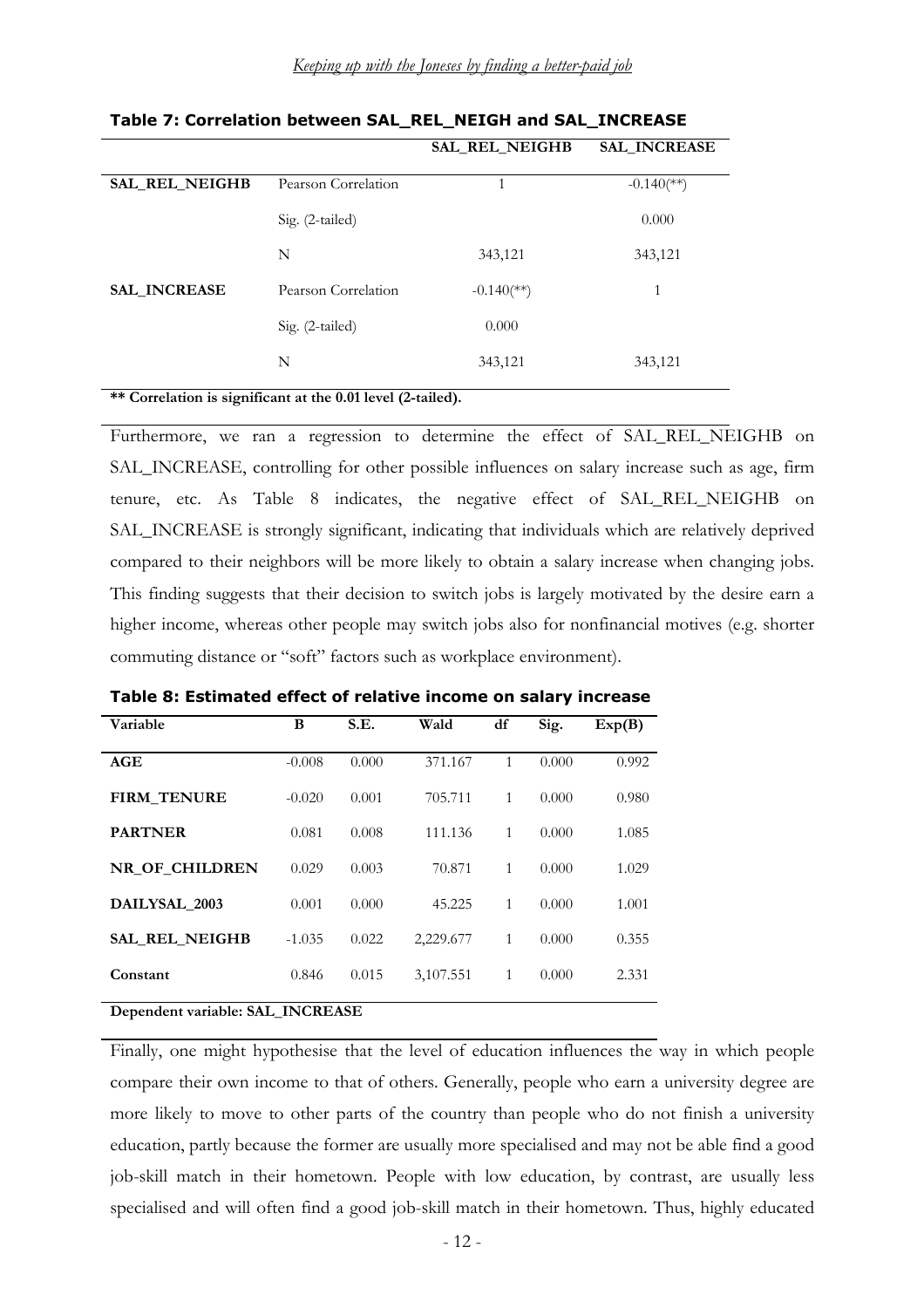#### <u>Keeping up with the Joneses by finding a better-paid job</u>

workers may have less contact with their neighbours simply because they have known them for a shorter amount of time, whereas loweducated workers, who are more likely to stay in the hometown, know many of their neighbours since infancy. If these considerations are correct, highly educated workers may have a different reference group in mind when assessing their own income relative to others. The effect of SAL\_REL\_NEIGHB may be stronger for low-educated workers, and the effects of the other two reference groups may also be different.

In order to test this hypothesis, we split our restricted sample into two sub-samples, one with only highly educated workers and the other with only loweducated workers, and ran all the regressions (M1 to M9) with the relative income variables. For the low-education workers, we observed no significant changes. However, with the high education subsample we made some slightly different observations, as shown in Table 9.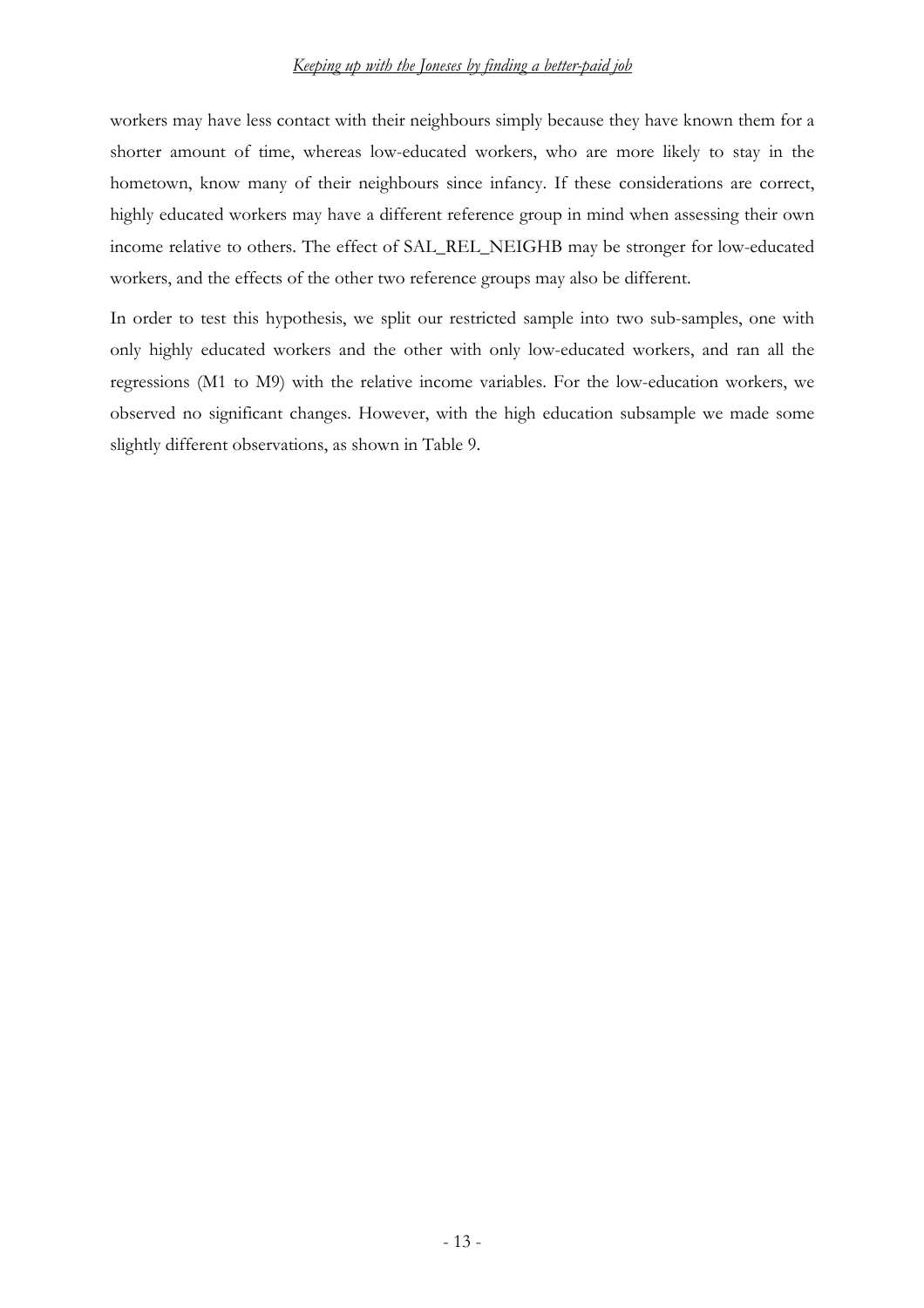| Variable \ Model    | M2       | M3        | M4       | M <sub>5</sub> | M6       | M7       | M8       | M <sub>9</sub> |
|---------------------|----------|-----------|----------|----------------|----------|----------|----------|----------------|
| <b>AGE</b>          | $-0.009$ | $-0.010$  | $-0.015$ | $-0.142$       | $-0.018$ | $-0.018$ | $-0.013$ | $-0.018$       |
|                     | (0.000)  | (0.000)   | (0.000)  | (0.000)        | (0.000)  | (0.000)  | (0.000)  | (0.000)        |
| FIRM_TENURE         | $-0.173$ | $-0.174$  | $-0.174$ | $-0.175$       | $-0.178$ | $-0.178$ | $-0.173$ | $-0.175$       |
|                     | (0.000)  | (0.000)   | (0.000)  | (0.000)        | (0.000)  | (0.000)  | (0.000)  | (0.000)        |
| <b>PARTNER</b>      | $-0.167$ | $-0.165$  | $-0.169$ | $-0.168$       | $-0.163$ | $-0.163$ | $-0.173$ | $-0.172$       |
|                     | (0.000)  | (0.000)   | (0.000)  | (0.000)        | (0.000)  | (0.000)  | (0.000)  | (0.000)        |
| NR_OF_CHILDREN      | $-0.000$ | 0.000     | $-0.002$ | $-0.001$       | 0.003    | 0.005    | $-0.004$ | $-0.004$       |
|                     | (0.993)  | (0.934)   | (0.762)  | (0.856)        | (0.567)  | (0.329)  | (0.368)  | (0.413)        |
| DAILYSAL_2003       | 0.003    | $0.000\,$ | $-0.007$ | $-0.006$       | $-0.001$ | $-0.001$ | 0.000    | $-0.002$       |
|                     | (0.000)  | (0.614)   | (0.000)  | (0.000)        | (0.029)  | (0.075)  | (0.807)  | (0.000)        |
| REGIO_DAILYSAL_2003 | $-0.004$ |           | 0.002    |                | 0.002    |          | $-0.004$ |                |
|                     | (0.000)  |           | (0.000)  |                | (0.000)  |          | (0.000)  |                |
| SAL_REL_NEIGHB      | $-0.713$ | $-0.342$  |          |                |          |          | $-0.751$ | $-0.382$       |
|                     | (0.000)  | (0.000)   |          |                |          |          | (0.000)  | (0.000)        |
| SAL_REL_COLL        |          |           | 0.646    | 0.637          |          |          | 0.647    | 0.649          |
|                     |          |           | (0.000)  | (0.000)        |          |          | (0.000)  | (0.000)        |
| SAL_REL_SIMIGROUP   |          |           |          |                | $-0.182$ | $-0.188$ | $-0.003$ | $-0.084$       |
|                     |          |           |          |                | (0.004)  | (0.003)  | (0.958)  | (0.177)        |
| Constant            | $-0.322$ | $-0.697$  | $-1.047$ | $-0.871$       | $-0.649$ | $-0.495$ | $-0.440$ | $-0.701$       |
|                     | (0.000)  | (0.000)   | (0.000)  | (0.000)        | (0.000)  | (0.000)  | (0.000)  | (0.000)        |
|                     |          |           |          |                |          |          |          |                |

Table 9: Regression results for high education subsample

Dependent variable: JOBMOB

P-values in parentheses

Table 9 shows the results for the high education subsample. The most striking observation is the estimated coefficient on SAL\_REL\_SIMIGROUP. In models M6 and M7 it is negative and highly significant (p-value $<1\%$ ). This is in contrast with our findings for the sample including workers of all educational backgrounds (Table 6). Thus, it would appear that highly educated workers do compare their income to that of workers with similar characteristics, and if their relative income is low, they are more likely to find a new job. However, in model M8 and M9 the coefficient on SAL\_REL\_SIMIGROUP, while still negative, is no longer significant, as the corresponding p-values amount to  $0.958$  (M8) and  $0.177$  (M9).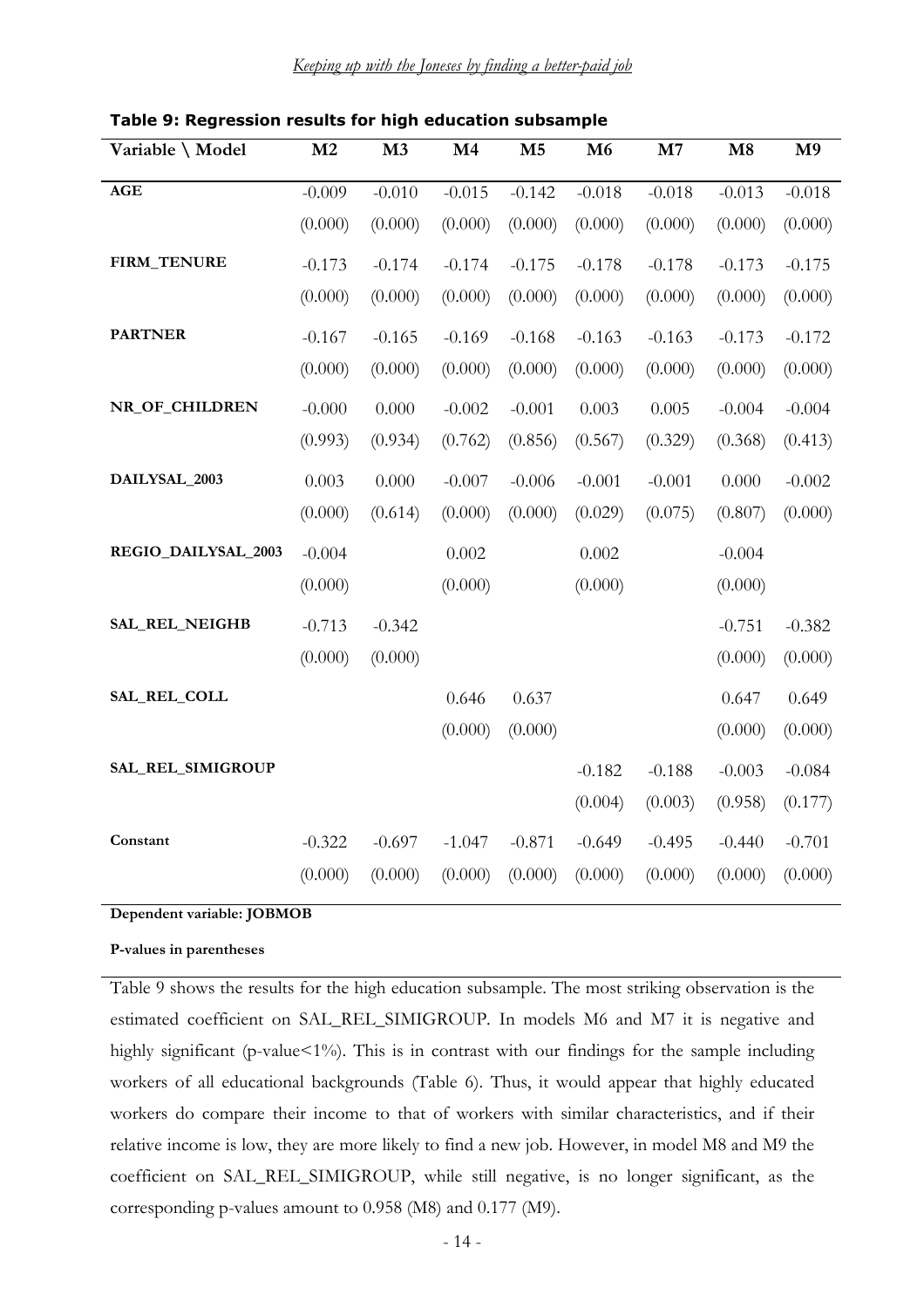Another interesting observation can be made with respect to the number of children. Previously (Table 6) we found a negative and highly significant effect of NR\_OF\_CHILDREN on JOBMOB. In the high education subsample, by contrast, the effect is not significant and may even be positive. Thus, a higher number of children does not appear to reduce the job mobility of highly educated workers. A possible explanation could be that highly educated workers have the means to pay for childcare services.

## 6 Conclusion

In this paper we have studied the effects of relative income on job mobility, using a sample of roughly four million Dutch employees. The main goals of our study were to find out whether relative income induces higher job mobility and to identify therelevant reference group. Our findings suggest that workers who earn less than their neighbors (on average) are more likely to switch jobs. This lends support to the hypothesis that workers compare their own income to that of their neighbors, and those who earn less than their neighbors try to improve their relative income by finding a new job. Speaking loosely, these workers are trying to keep up with the Joneses (their neighbors) by finding a better-paid job.

This finding is consistent with the recent happiness literature, where it has been argued that low relative income reduces individual happiness. Furthermore, our results suggest that workers do not passively endure the happiness-reducing effect of low relative income: they try to increase their relative income by finding a new job. This finding is encouraging; it suggests that there is a certain degree of competition on the labor market, which may lead to more search efforts. Such efforts in turn may increase labor productivity by improving the average quality of "matches" between workers skills and job requirements.

The happiness literature has also suggested that people care about their relative income compared to co-workers and other people with similar characteristics (e.g. age, education, years of tenure). According to our findings, however, these relative comparisons are not associated with higher job mobility. On the contrary, they tend to be associated with lower job mobility. These observations are hard to reconcile with the happiness literature. Two possible explanations come to mind. First, people may not treat colleagues and "similar" people as reference groups. Second, workers may pay attention to these reference groups but may be unable (or believe to be unable) to improve their relative income by finding a new job, perhaps because their productivity is low due to factors for which we did not have data (e.g. intrinsic motivation or giftedness).

The findings of our study are relevant for economic policy and theory, since job mobility is an important issue in both areas. They are also relevant for firms and personnel departments, which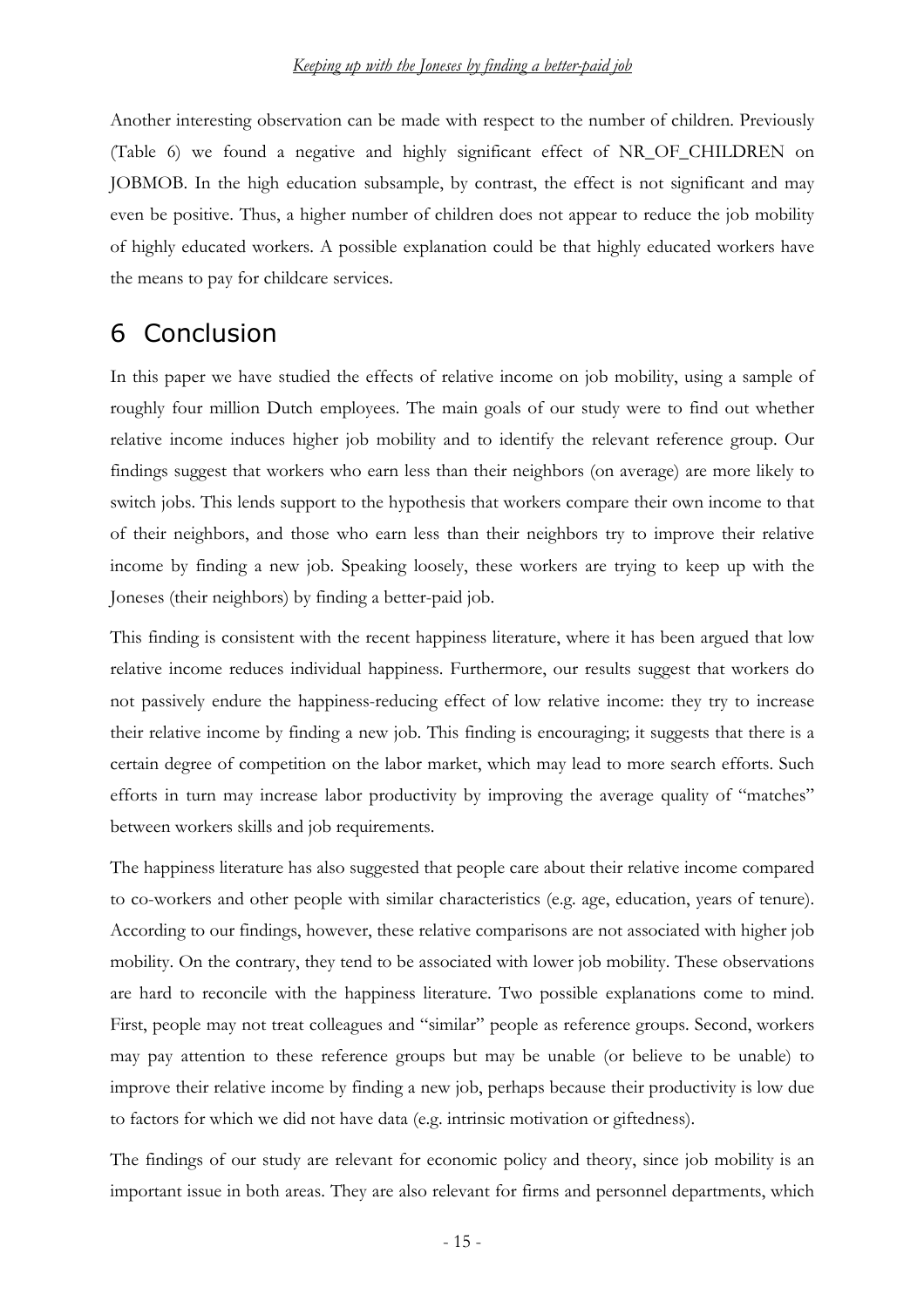may want to know the likelihood of workers remaining in their jobs as a function of their salaries. Since firms know where their employees live, they can estimate their employees' relative income compared to their neighbors. Ceteris paribus, workers who live in "rich" neighborhoods, where average income is higher than the salary they receive, are more likely to leave their current job.

## Appendix: List of Variables

| Variable            | Definition                                                                |
|---------------------|---------------------------------------------------------------------------|
| AGE                 | Age of worker in years                                                    |
| <b>FIRM_TENURE</b>  | Tenure of worker (time spent working for current employer) in years       |
| <b>PARTNER</b>      | Dummy variables (one for workers who have a partner, zero otherwise)      |
| NR_OF_CHILDREN      | Number of children who live in the worker's household                     |
| DAILYSAL_2003       | Daily salary in 2003                                                      |
| REGIO_DAILYSAL_2003 | Average daily salary of all workers in the neighborhood                   |
| <b>SAL_INCREASE</b> | Increase in worker's daily salary between 2004 and 2003                   |
| SAL_REL_NEIGHB      | Worker's salary divided by average salary in the neighborhood             |
| <b>SAL_REL_COLL</b> | Worker's salary divided by average salary of workers in the same firm     |
| SAL_REL_SIMIGROUP   | Worker's salary divided by average salary of a group of "similar" persons |
| <b>JOBMOB</b>       | Dummy variable for job mobility (1 in case of job switch, 0 otherwise)    |

## References

- Becker, G. S. (1981). 'Altruism in the Family and Selfishness in the Market Place', *Economica*, vol. 48(189), pp. 1-15.
- Bergin, A. (2008). 'Job Mobility in Ireland', Economics, Finance and Accounting Department Working Paper Series, Department of Economics, Finance and Accounting, National University of Ireland – Maynooth.
- Burdett, K. (1978). 'A Theory of Employee Job Search and Quit Rates', American Economic Review, vol. 68(1), pp. 212-220.
- Clark, A. E., N. Kristensen and N. Westergård-Nielsen (2009). 'Economic satisfaction and income rank in small neighbourhoods', Journal of the European Economic Association, vol. 7(2-3), pp. 519-527.
- Clark, A. E. and A. J. Oswald (1996). 'Satisfaction and comparison income', Journal of Public Economics, vol. 61(3), pp. 359-381.
- Easterlin, R. A. (1974). 'Does Economic Growth Improve the Human Lot?', in (David, P. A. and M. W. Reder Eds.), Nations and Households in Economic Growth: Essays in Honour of Moses Abramovitz, New York: Academic Press Inc.
- Easterlin, R. A. (1995). 'Will increasing the incomes of all increase the happiness of all?', *Journal of* Economic Behavior and Organization, vol. 27, pp. 35-47.
- Ferrer-i-Carbonell, A. (2005). 'Income and well-being: An empirical analysis of the comparison income effect', *Journal of Public Economics*, vol. 89(5-6), pp. 997-1019.